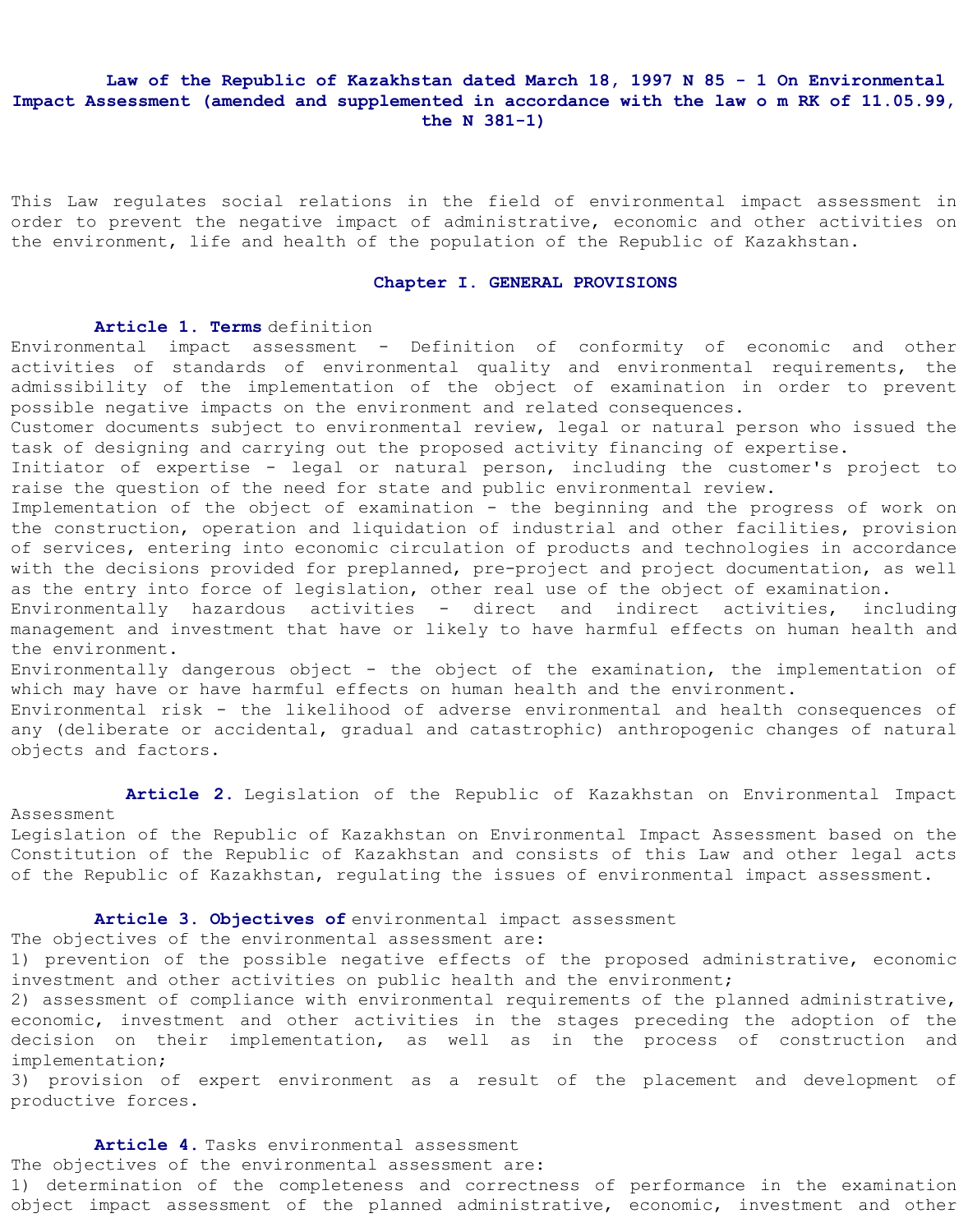activities on the environment and human health, including analysis of the possible social, economic and environmental impacts;

2) the organization of a comprehensive, science-based analysis and assessment of the impact of the planned administrative, economic, investment and other activities on the environment and public health;

3) verification of compliance with environmental requirements expertized documentation contained in the laws of the Republic of Kazakhstan, standards, rules and regulations in force in the Republic of Kazakhstan;

4) preparation of environmental expertise, the transfer of their organizations, making the decision about the realization of the object of examination and submission of the necessary information to interested bodies and individuals.

## **Article 5. Principles of** environmental impact assessment

Environmental impact assessment is based on the following principles:

1) the obligation of the state ecological examination;

2) interaction with regulatory and supervisory bodies of the ministries, state committees and departments, other central and local executive bodies;

- 3) objectivity and scientific validity of the conclusions of the environmental assessment;
- 4) The independence of the expert bodies and experts in the exercise of their powers;
- 5) public;
- 6) integrated environmental expertise and the diversity of its species;

7) priority environmental and biomedical interest.

## **Article 6.** Objects of environmental impact assessment

#### 1. The objects of environmental expertise are:

1) pre-planning, design and project documentation, agreements, contracts, including international, issues relating to natural resources;

2) draft legislative and other normative legal acts, planned for adoption in the Republic of Kazakhstan, affecting the environment and human health;

3) materials for assessing compliance by the nature user requirements for the protection of the environment and health (environmental audit) in its business activities;

4) documentation submitted for ecological studies in obtaining licenses and certificates in the field of natural resource management and environmental protection.

2. The objects of environmental expertise and materials are comprehensive survey of areas in order to later give them a special legal status (specially protected natural territories, zones of ecological disaster, etc.).

# Article 7. The subjects of environmental expertise

The subjects of environmental expertise are:

1) The central executive body of the Republic of Kazakhstan in the field of environmental protection and its local branches - in terms of organization and conduct of the state ecological examination of any objects;

2) ministries, state committees, other central and local executive bodies, involved in conducting the state ecological examination the central executive body of the Republic of Kazakhstan in the field of environmental protection and its field offices;

3) public environmental associations, scientific institutions and they create ecological and expert bodies;

4) individuals engaged to conduct an environmental assessment.

### **Article 8** Types of environmental assessment

In the Republic of Kazakhstan are carried out state ecological expertise and public ecological expertise.

#### **Article 9** Publicity environmental assessment

1. The initiators of the environmental impact assessment for the projects are required to inform about its conduct in the media. If necessary, this is done as the body conducting the environmental assessment.

2. Expert bodies conducting the environmental impact assessment, following its completion at the request of the public report within a month on the conclusions of environmental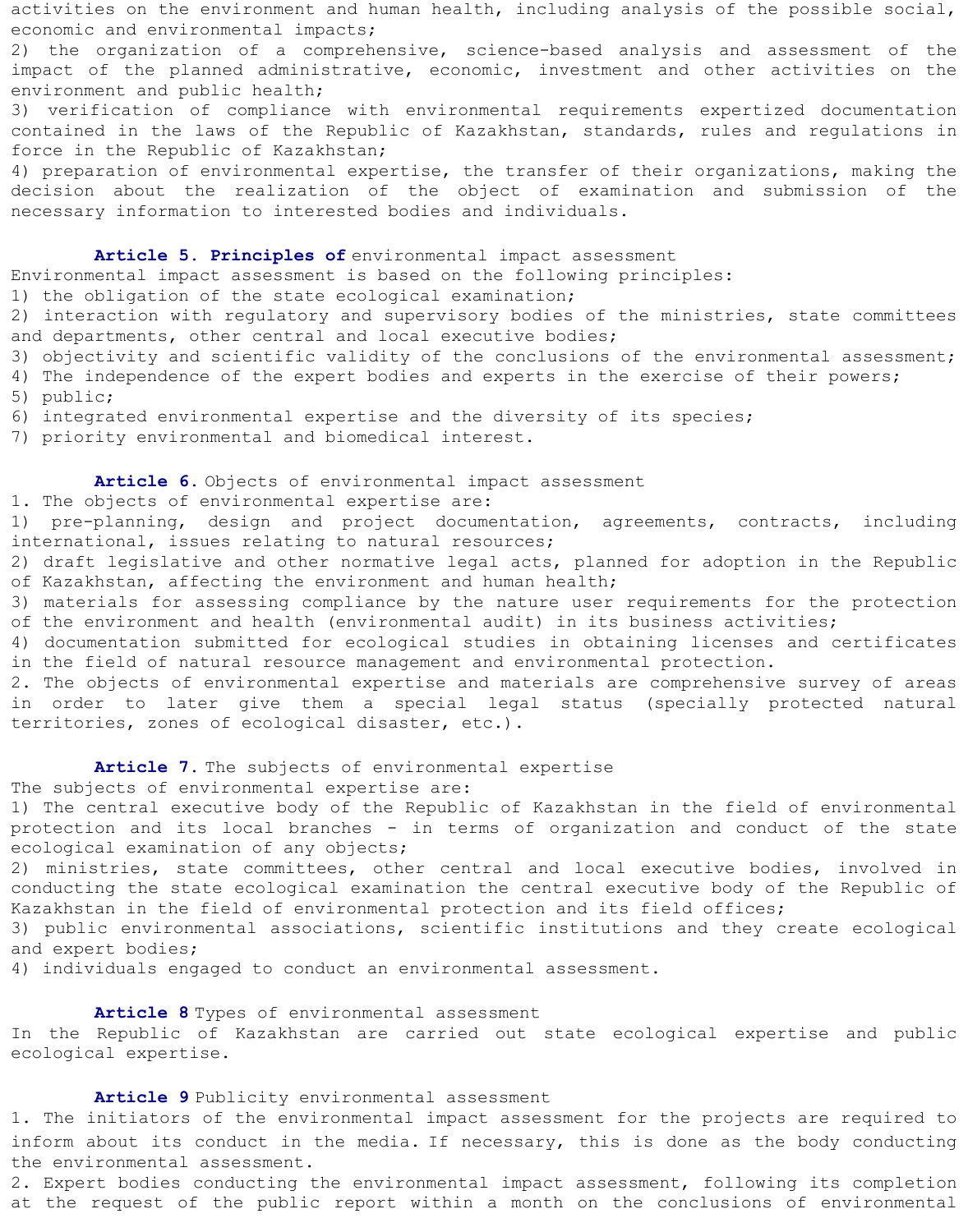expertise in the media or in any other form.

## **CHAPTER 2. COMPETENCE OF STATE BODIES OF THE REPUBLIC KAZAKHSTAN environmental review**

 **Article 10.** Competence of the Government of the Republic of Kazakhstan and the central executive bodies in the field of environmental impact assessment

1. The Government of the Republic of Kazakhstan:

1) resolve issues of cooperation with foreign countries, if necessary, of the state ecological examination of objects and systems that are in their territory and affect the interests of the Republic of Kazakhstan;

2) establish the procedure of interaction of environmental and other public examinations; 3) perform other functions in the field of environmental impact assessment in accordance with the current legislation of the Republic of Kazakhstan.

2. Ministries, state committees and departments:

1) provide and organize the implementation of interstate and state programs in respect of the requirements of the environmental assessment;

2) organize the implementation of scientific and technical solutions aimed at implementing the recommendations of the environmental impact assessment;

3) carry out work on the organization providing the population with accurate information on the findings of the environmental assessment;

4) perform other functions in the field of environmental impact assessment in accordance with the current legislation of the Republic of Kazakhstan, the rules and regulations on environmental protection.

Article 11. The competence of the central executive body of the Republic of Kazakhstan in the field of environmental protection

1. The central executive body of the Republic of Kazakhstan in the field of environmental protection and its field offices have the exclusive right to conduct state ecological expertise.

2. Within the limits of their authority the central executive body in the field of environmental protection:

1) organizes and conducts state ecological expertise;

coordinates the ecological and expert activity in the Republic of Kazakhstan, methodical management in the state on environmental impact assessment, regardless of their subordination and forms of ownership;

3) develop and approve the established procedure of methodical documents on assessment of impacts on the environment and the state environmental review, including the procedure for its implementation;

4) coordinate and approve documents regulating economic and other activity in the part of the most complete account in its environmental requirements;

5) coordinates scientific research on environmental impact assessment in the field of environmental impact assessment;

6) control and coordination of relevant departments of ministries, departments and organizations in terms of ensuring compliance with environmental rules and regulations when developing pre-project and project documentation;

7) in the prescribed manner interacts with the ecological and expert bodies of other countries to hold consultations, joint environmental impact assessments, exchange of scientific and methodological developments, attracting foreign experts to such works;

8) organize appropriate training of experts - ecologists gosudarstennoy environmental review, associations and other interested groups;

9) carries out the issuance of licenses in the prescribed manner on the environmental design, regulation and operation in the field of environmental impact assessment;

10) defines the personal staff of expert commissions, attracted to work in them as the most competent freelance domestic and foreign scientists and experts, representatives of ministries, state committees and other central and local executive bodies, public associations and environmental movements;

11) receives the reference and other materials necessary for the state environmental review of the ministries, state committees, other central and local executive bodies, legal entities;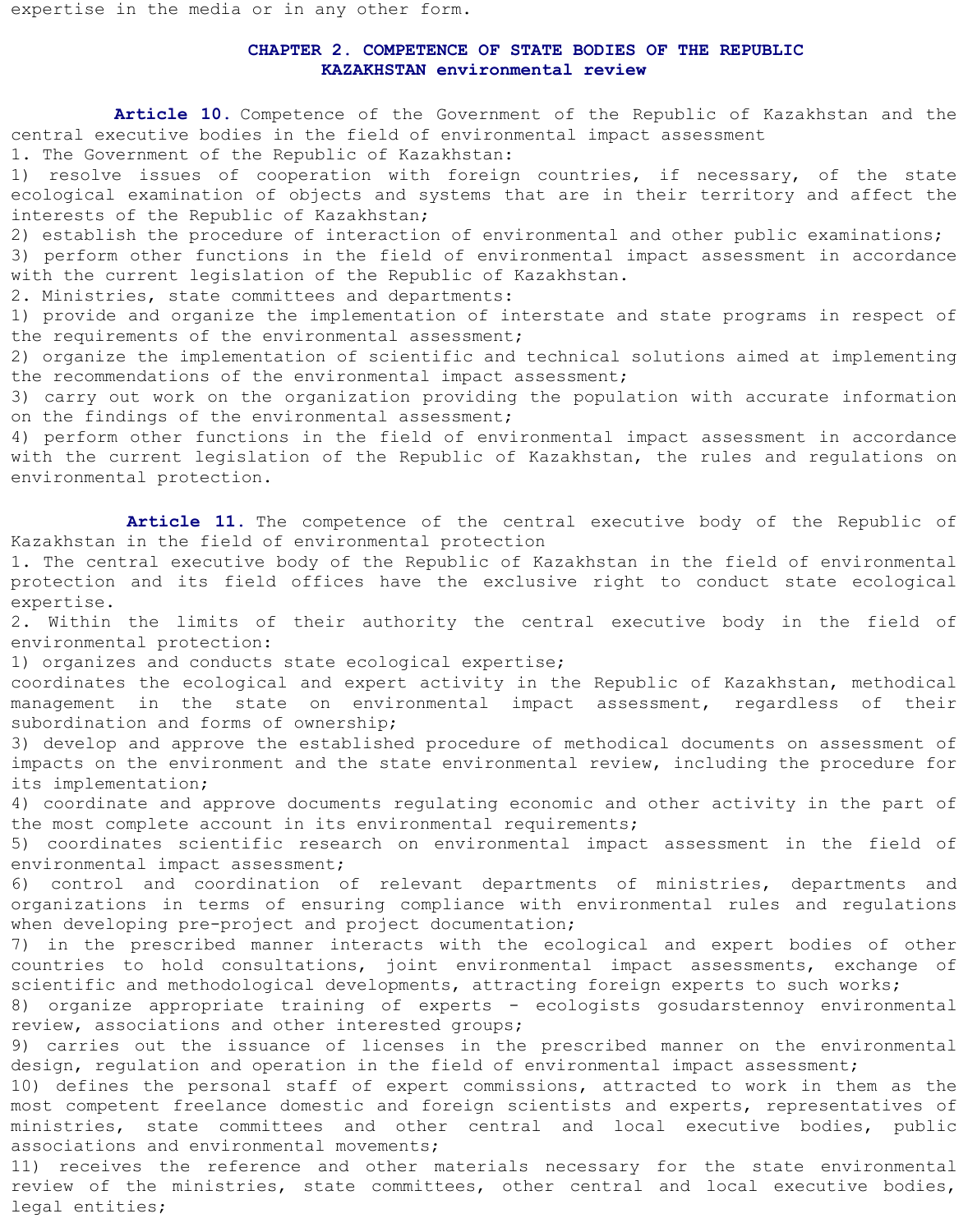12) monitors the implementation of ministries, state committees, entities decisions and requirements of the state environmental expertise in the implementation of the object of examination.

 **Article 12.** Competence of local representative and executive bodies in the field of environmental impact assessment

Local representative and executive bodies:

1) determine the sources of funding to carry out environmental impact assessments;

2) organize the monitoring of compliance with the requirements of current legislation in the different types of environmental impact assessment;

3) inform the public of the results of environmental impact assessment, which is done in accordance with their decisions.

Executive bodies conclude contracts for carrying out expert work with specialized expert bodies and individuals.

#### **Chapter 3. State Ecological Expertise**

**Article 13. State** ecological expertise and forms of conduct

1. State Ecological Expertise - an expert view of the central executive body of the Republic of Kazakhstan in the field of environmental protection and its field offices. It is mandatory and must precede the adoption of legal, organizational and economic decisions in terms of natural resources and the impact on the environment and human health. Without a positive opinion of the state environmental review the project prohibited.

2. Re-state ecological examination carried out in cases of changes in the conditions of nature, after processing of materials on the observations of an earlier state ecological examination, based on the decision of the judiciary, and may be initiated by the decision of the government and the central executive body of the Republic of Kazakhstan in the field of environmental protection.

**Article 14.** The objects subject to mandatory state environmental expertise

Mandatory state environmental review shall be subject to the following objects:

1) All kinds of planning, pre-planned and pre-project documentation, project forecasting, environmental and other programs, the concept of core activities, public investment programs, agreements, contracts, including those relating to changes of ownership and other forms of privatization projects schemes of development and distribution of productive forces;

2) projects of complex schemes of protection and use of water, forest, land and other natural resources, including environmental rehabilitation projects and land reclamation areas;

3) supplies comprehensive environmental survey of parts of the territory;

4) master plans for development projects (development) of cities and territories, including the territories of special economic zones and territories with special regime of nature management and business activities;

5) feasibility studies (calculations) and projects in the placement, construction, reconstruction, development, modernization, conversion, liquidation of enterprises, facilities and complexes. buildings and structures, biological justification for extraction and use of resources of flora and fauna;

6) documentation justifying the environmental requirements for new techniques, technologies, materials and substances, including those purchased abroad, documentation justifying the issuance of permits (licenses) for the removal of (the use of) natural resources;

7) draft legislative, regulatory and legal, regulatory, technical and instructivemethodological acts in the part of the environmental, including radiation, safety, environmental protection and rational use of natural resources in the implementation of economic and other activities;

8) materials survey the environmental situation in the region, resulting from natural hazards, economic or other activities (at the request of community leaders, local representative and executive bodies);

8-1) of the development and deployment of a network of protected areas, as well as the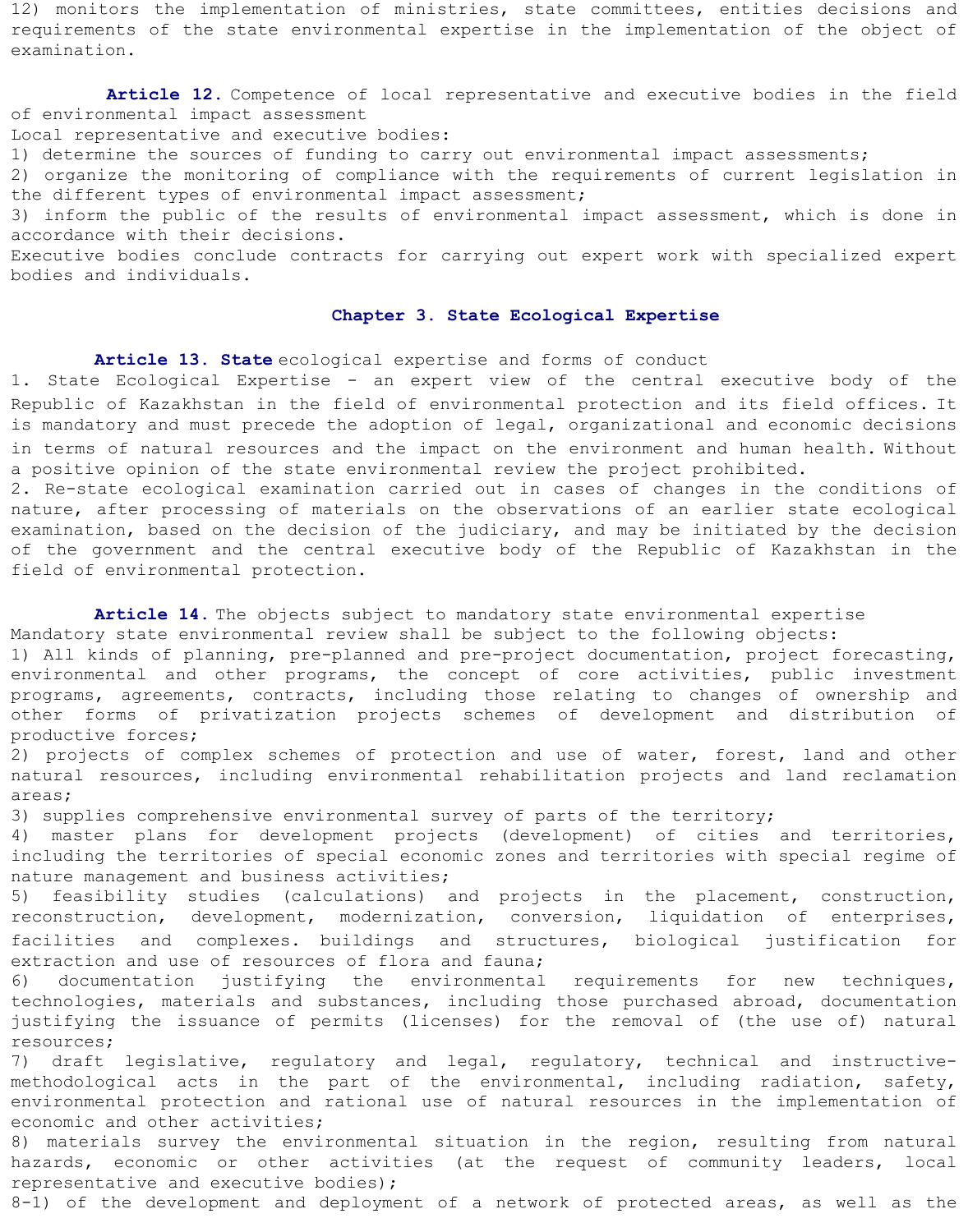rationale for the creation of these areas; 9) documentation to assess the impact of existing businesses that have a detrimental effect on the environment (by the decision of regulatory authorities and local representative and executive bodies); 10) other materials and documentation by the decision of the central executive body of the Republic of Kazakhstan in the field of the environment. **Article 15.** Requirements for the documentation submitted for state environmental review 1. As part of the documentation submitted for state environmental review, the customer must submit: 1) a comprehensive ecological and social and economic impact assessment of the proposed activity on the environment and public health for the whole period of implementation of these activities and the Environmental Impact Statement of the activity; 2) documents about the negotiation of the proposed activity with the central and local executive bodies, as well as the results of public opinion in accordance with the procedure established by the central executive body of the Republic of Kazakhstan in the field of environmental protection; 2. The documentation submitted for state environmental expertise, solutions should be reflected by: 1) implementation of effective materials, energy-saving, low- and non-waste technological processes; 2) rational use and reproduction of natural resources, integrated waste recycling and disposal of production and consumption; 3) ensuring efficient wastewater treatment, as well as their use for technical purposes priority non-discharge of untreated water into natural waterways and ponds on the terrain; 4) the effectiveness and warranty justifying the measures relating to air protection from pollution; 5) preservation and restoration of soil, vegetation and wildlife, continued compliance with the status of objects of natural reserve fund; 6) ensure the protection of people and the environment from the harmful effects of anthropogenic physical, chemical and biological factors. 3. Relevant expert division of the central executive body of the Republic of Kazakhstan in the field of environmental protection shall be entitled to request additional materials necessary for the state environmental review. **Article 16. The** environmental impact assessment 1. Procedures for assessing impacts on the environment and human health provides the customer the planned economic activity, and for the existing facilities - the owner of the enterprise or the central and local executive bodies. 2. Evaluation of the impact on the environment and human health is a mandatory and

integral part of project documentation, and for existing enterprises is an initiative of the controlling bodies of republican and regional importance, the central executive bodies and public associations of citizens living within range of the company, of judges and prosecutors as well as the company itself or by a decision of the central executive body of the Republic of Kazakhstan in the field of environmental protection and its field offices.

3. The environmental impact assessment is carried out at all stages of planning and taking into account:

1) the state of the environment at the place of the proposed activity;

2) alternative ways of achieving the objectives of the proposed activity, including the abandonment of these activities;

3) the prospects of socio-economic development of the region;

4) other requirements of the current legislation of the Republic of Kazakhstan in the field of environmental protection.

4. The environmental impact assessment should include:

1) identification of types and levels of impact of a proposed activity on the environment, including environmental risks;

2) the prediction of environmental change in the event of the implementation of the planned activities and their socio-economic impacts;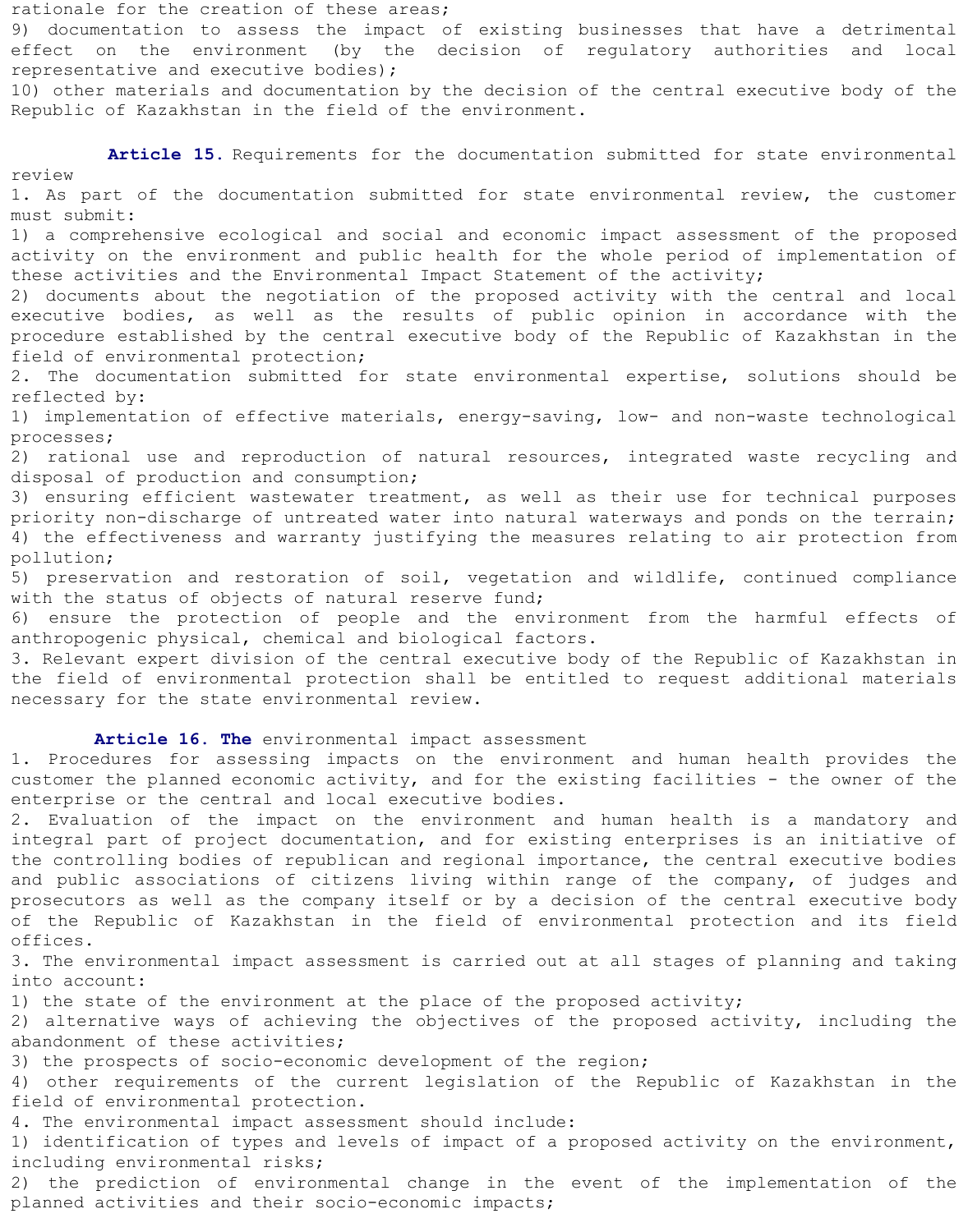3) develop measures to ensure the protection of the environment during the proposed activity;

4) the elaboration of all the regulatory requirements in this area.

5. The results of the environmental impact assessment be prepared and submitted by the customer as part of the exported materials Environmental Impact Statement proposed or existing business activities are the basis for the preparation of decisions on its implementation.

Article 17. Rights of the expert units carrying out state environmental review 1. The Head of the expert departments have the right to:

1) in the prescribed manner to create ecological and expert committees, groups, and other formations for conducting environmental assessments, to involve in the work of highly qualified domestic and foreign experts and scholars, including foreign persons and legal entities on a contractual basis;

2) monitor the activities of the expert departments (institutions, organizations), created committees and groups;

3) heads the Council of ecological expertise, to organize their activities;

4) determine the methods of examination;

5) to reject submitted for environmental review materials that do not meet environmental standards and regulations;

6) return on completion documents and materials containing calculation errors and other irregularities, the correction of which requires further research, prospecting or additional funding;

7) sign the conclusion of the environmental assessment;

8) to withdraw the previously issued positive opinion of environmental expertise in connection with newly revealed circumstances, constitute a danger to the environment, or in the event of failure by the customer to sign the above-mentioned requirements;

9) request necessary for the examination of additional materials research, design, methodological or otherwise;

10) submit to the Bank and other funding agencies materials for the projects that have not received a positive conclusion of the state ecological examination;

11) to prepare and transmit the relevant materials to law enforcement and other authorities to address the issue of bringing to justice those responsible for violations of the current legislation of the Republic of Kazakhstan.

2. The head of the expert departments are the main state environmental experts, district, city, region and the Republic of Kazakhstan.

 **Article 18** guarantees the independence of the heads of state environmental expertise in the performance of expert activities

1. When organizing and conducting environmental impact assessment of the expert bodies are independent and act in accordance with this Law and other normative legal acts of the Republic of Kazakhstan.

2. The independence of the expert bodies is also provided provisions for them to be approved by the central executive body of the Republic of Kazakhstan in the field of environmental protection, including:

1) the procedure for their appointment and dismissal;

2) other conditions which do not contradict the current legislation of the Republic of Kazakhstan on public service.

**Article 19.** The expert commission of the state ecological examination

1. The expert commission is formed to carry out environmental impact assessment of a particular object body having the right to appoint, to initiate and pursue a state or public environmental review. The composition of the expert committee formed groups in areas of research expertise.

2. The results of the expert committee are set out in a consolidated conclusion of the expert commission. The structure, content and implementation of the order to appeal the conclusion of the expert commission determined the expert body that organizes the environmental impact assessment, which also establishes a specific procedure for the work of the expert committee.

3. The expert commission has rights and duties vested by its parent body in accordance with the current legislation of the Republic of Kazakhstan.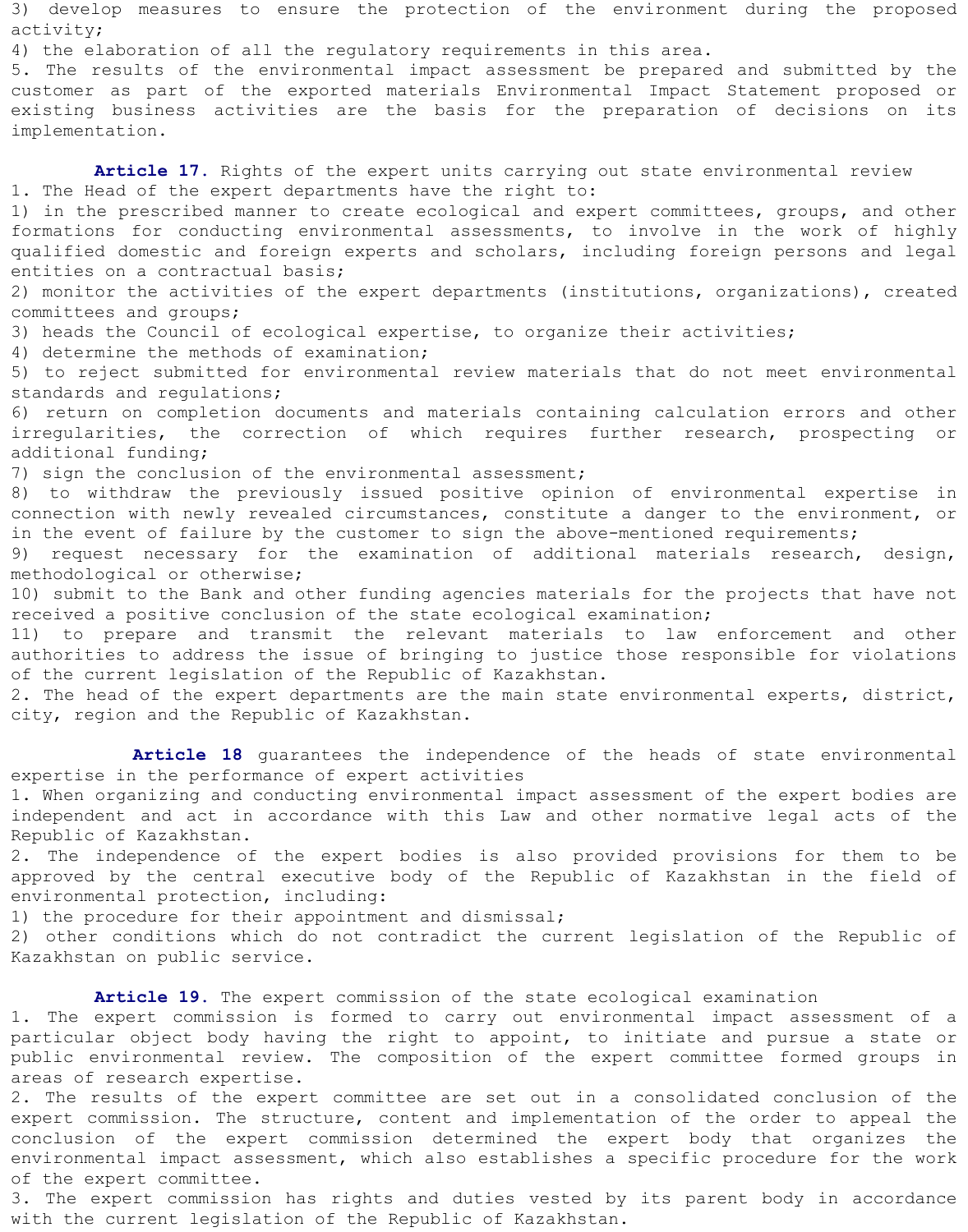**Article 20.** The expert of state ecological expertise

1. Experts state ecological expertise is a person who has special knowledge and has the experience necessary to carry out environmental impact assessment and the involvement in the prescribed manner an expert body to conduct environmental impact assessment.

2. An expert of state ecological expertise may not be representative of the customer documentation to be environmental review, or the developer of the object of the state ecological expertise, as well as legal entities and individuals, consisting of the customer or the developer of an employment or other contractual relationship.

3. An expert of state ecological expertise is responsible for the activities undertaken in the examination procedure established by the legislation of the Republic of Kazakhstan. 4. The expert of state ecological expertise shall be entitled to:

1) require the submission of additional documents relevant to a comprehensive and objective assessment of the expertized object in accordance with Article 15 of this Law;

2) further involve conducting environmental expertise of highly qualified specialists; 3) submit proposals for improving the organization of the examination, methodology,

procedure and principles for its implementation;

4) to form a dissenting opinion on the project of the state ecological expertise, which is attached to the state ecological expertise.

5. The expert of state ecological expertise is required to:

1) to provide a comprehensive, objective, high-quality environmental impact assessment;

2) comply with the law on ecological expertise and other legislative acts;

3) to examine, based on existing standards, rules and regulations;

4) comply with the deadlines and procedures for environmental impact assessment;

5) To prepare a reasoned conclusion of environmental review and promptly transmit them to bodies taking decisions on the implementation of the examination object, and customers;

6) rejecting expertized objects from further consideration or justifying their return on completion of materials to objectively assess and convincingly justify the conclusion of the environmental assessment;

7) ensure the safety of materials and coordinate their actions in relation to confidential documents to their owner, to prevent the disclosure of information entrusted to him.

Article 21. Guarantees of realization and protection of the state environmental review expert

1. Interference in the work of the expert associated with the environmental impact assessment, public bodies, legal entities and officials shall be prohibited, except for cases of violations of the expert of the Kazakhstan legislation.

2. Violated rights expert of state ecological expertise, including financial losses and non-pecuniary damage, to be protected by judicial and administrative proceedings, and those responsible for this breach, bear responsibility in accordance with the current legislation of the Republic of Kazakhstan.

 **Article 22. The** Expert Council of the State Ecological Expertise 1. When subdivisions of the state ecological expertise of the central executive body of the Republic of Kazakhstan in the field of environmental protection are expert advice, is an advisory body and acting in accordance with them.

2. The provisions on the advisory councils of the central executive body, regional, city and district departments of their personal compositions developed and approved by the leaders, respectively, of the central executive body of the Republic of Kazakhstan in the field of environmental protection and its field offices.

3. The members of the expert advice can be officials of environmental protection agencies, scientists of research institutions, universities, highly qualified specialists practitioners and representatives of the public.

 **Article 23.** Powers of the expert councils of state ecological expertise 1. The jurisdiction of the expert councils of state ecological expertise are: 1) discussion of the complex problems of environmental safety, environmental protection, use and reproduction of natural resources in the environmental assessment; 2) consideration of the conclusions of the relevant environmental impact assessment concerning the objects of increased environmental hazards; 3) preparation of proposals for the improvement of environmental impact assessment.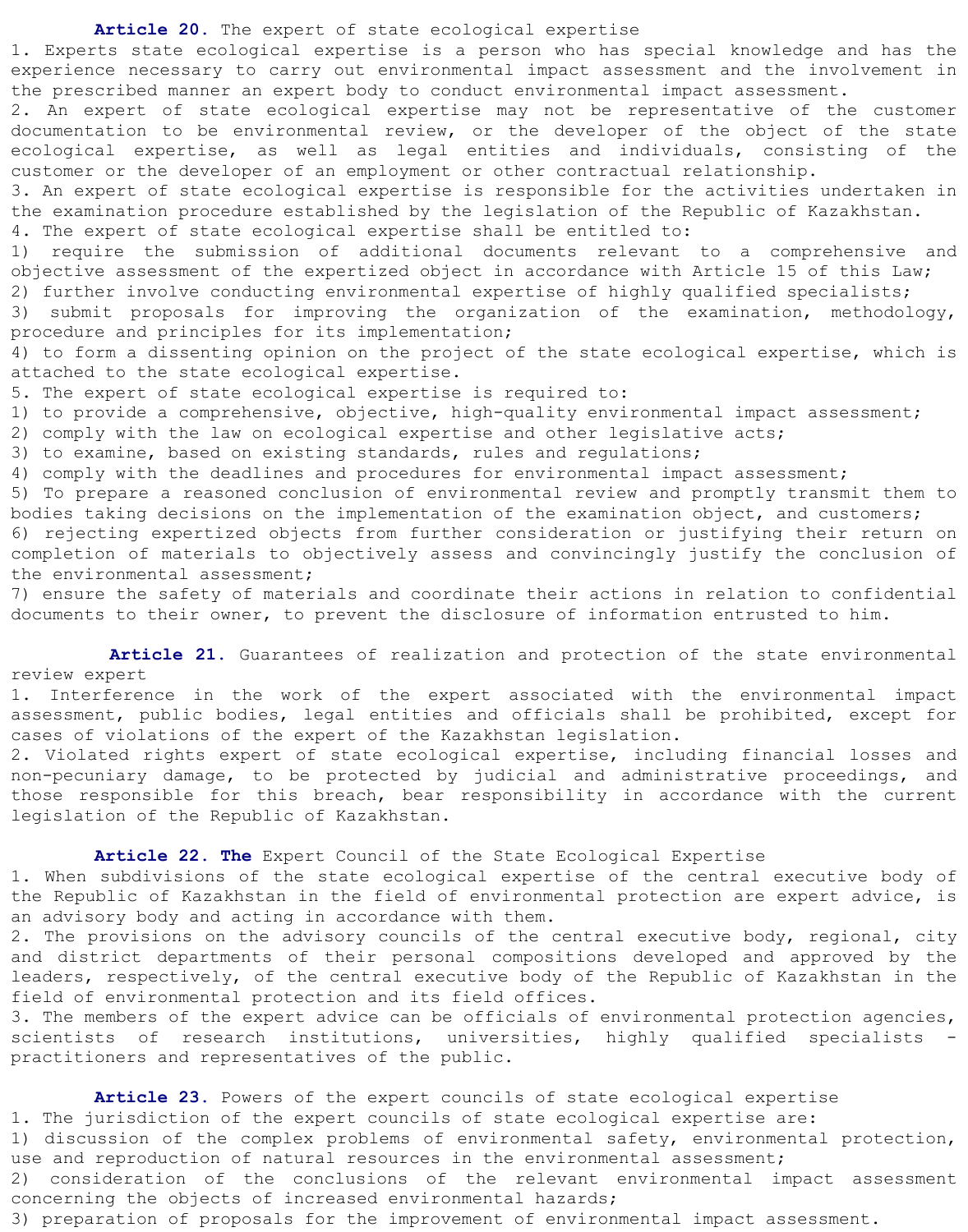2. Expert advice environmental assessment exercise other functions stipulated by its regulations.

 **Article 24.** The procedure of the state ecological examination 1. The procedure of the state ecological examination consists of successive stages, during which expert bodies examine and evaluate the objects of examination and prepare an informed, objective expert advice.

2. Procedure of state ecological expertise includes:

1) an application for registration of the state ecological examination;

2) a preliminary examination (predekspertizu), is to verify the existence and completeness sent for examination of necessary materials, details, including the environmental impact assessment of the proposed economic activity, and to determine compliance with the current legislation of the Republic of Kazakhstan and regulatory requirements;

3) examination of the main stage, providing the required level of expertise, analytical processing of materials, comparative analysis and individual assessments of ecological danger of planned or existing activities, the adequacy and accuracy of studies realization of objects of examination;

4) The final stage of examination, including a compilation of the individual expert assessments and environmental impact assessment, preparation of expert opinion agreeing with the conclusions of the materials or their rejection.

3. The expert body has the right to reject an application for the state ecological examination of the object in the case of:

1) failure by the customer of the documents specified in Article 15 of this Law;

2) If the submitted environmental impact assessment and the environmental impact statement does not meet the requirements or contains erroneous data, without which the adoption of an objective decision is not possible.

 **Article 25.** Organizational forms of the state ecological examination State environmental expertise is carried out:

1) full-time employees of expert services of the central executive body of the Republic of Kazakhstan in the field of environmental protection and its local branches;

2) expert commissions established by the central executive body of the Republic of Kazakhstan in the field of environmental protection and its field offices with the assistance of external experts;

3) inter-sectoral expert commissions established by the central executive body of the Republic of Kazakhstan in the field of environmental protection.

**Article 26.** Date of the state ecological examination

1. The term of the state ecological examination shall not exceed three months with a possible extension depending on the size and complexity of the documents, but not more than six months. Extension of the state ecological expertise of more than six months is carried out only at the request of the customer documentation and the presence of its safeguards to additional paying expert evaluation.

2. Commencement of the state environmental expertise is established from the transfer of expert bodies of all necessary documentation, held a preliminary examination, and presentation of the customer copies of the documents on payment of expert works. In this period of preliminary examination should not exceed two weeks.

3. Definition and extension of state environmental expertise within the competence of the central executive body of the Republic of Kazakhstan in the field of environmental protection.

**Article 27.** Conclusion of the state ecological examination

1. The results of the state ecological examination expert prepared a report containing conclusions on the admissibility and the possibility of a decision on the sale of property, environmental review.

2. The conclusions and proposals of the state environmental expertise after its adoption by the central executive body of the Republic of Kazakhstan in the field of environmental protection is mandatory for all legal entities and individuals.

3. A negative conclusion of state ecological expertise the customer is obliged to ensure their completion in accordance with the proposals of the expert opinion in the specified period of time to present all the material on repeated environmental review or reject the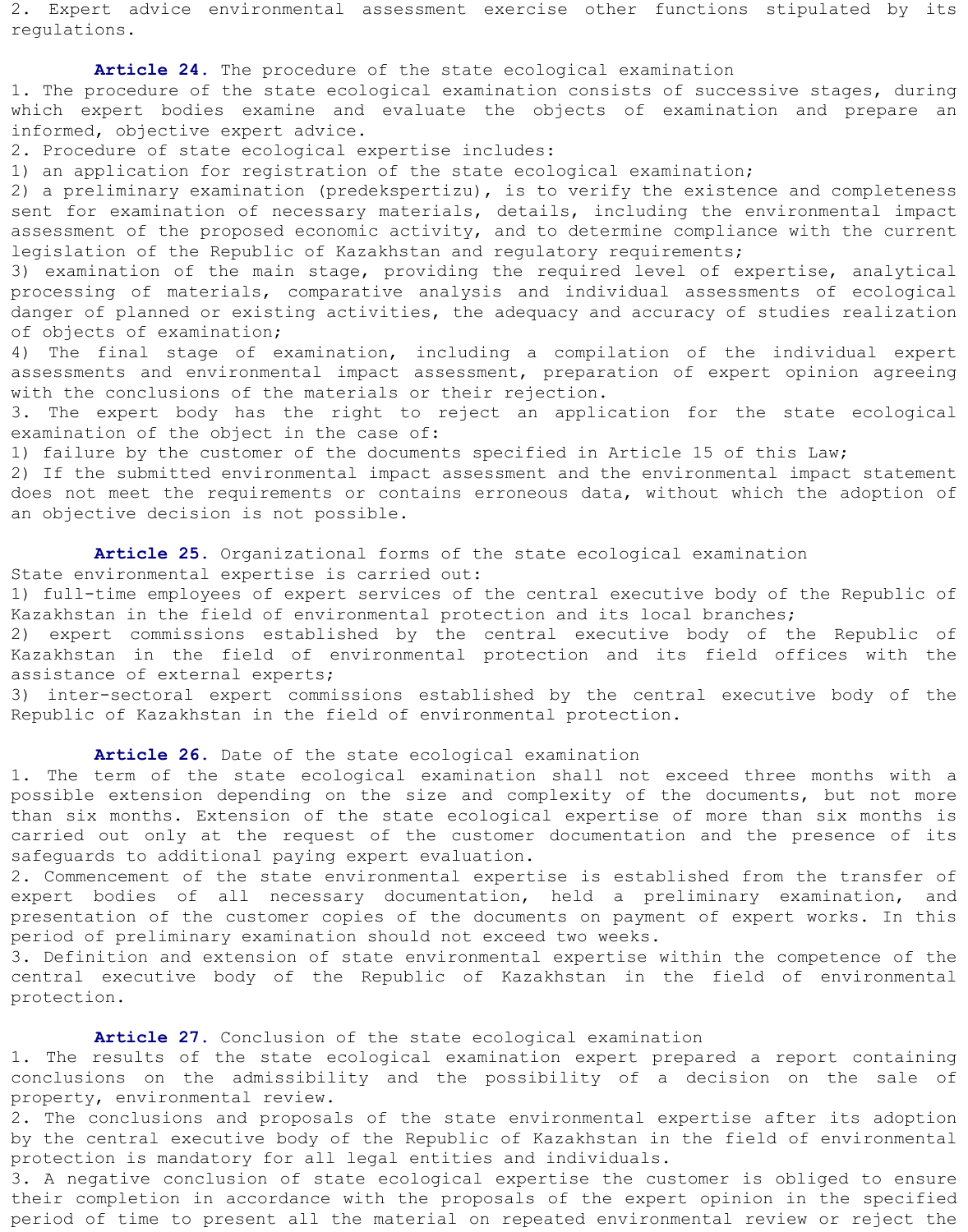proposed activity. 4. It is prohibited to fund and implement projects of public, commercial banks and other financial institutions of any property without a positive conclusion of the state ecological expertise.

 **Article 28.** The validity of conclusions of the state ecological examination A positive conclusion of the state ecological examination of project documentation is valid up to two years from the date of issue up to the start of construction, and documentation of existing and construction companies - up to five years.

### **Chapter 4. The public environmental review**

**Article 29.** Application of public environmental review

1. Public Environmental Review - activity undertaken on a voluntary basis by expert commissions established on the initiative of individual population groups, voluntary associations and scientific organizations for the environmental assessment of any activities. It can be carried out regardless of the conduct of the same objects of the state ecological expertise.

2. The conclusion of public examination is an information and recommendation.

 **Article 30.** The powers of public associations in the field of environmental impact assessment

Controls public associations in the field of environmental impact assessment is carried out environmental impact assessment in accordance with the statutes and regulations about them in accordance with the current legislation of the Republic of Kazakhstan.

Article 31. The procedure of public environmental review

- 1. The procedure for public environmental review includes:
- 1) the state registration of the public environmental review;
- 2) a statement of its beginning in the media;
- 3) preparation of the conclusion of the public environmental review;
- 4) report on the results of environmental impact assessment to the media.

2. The statement said the initiator of the public environmental review, the location of public facilities and the formation of an expert environmental review.

**Article 32.** The state registration of the public environmental review

1. The state registration of the public environmental impact assessment is carried out by local executive authorities on whose territory the planned activity expertized, in the manner prescribed by the central executive body of the Republic of Kazakhstan in the field of environmental protection.

2. The application for registration shall contain information on the composition of public ecological expert-formation, the name of the object for which planned environmental review, the timing of its implementation.

#### **Chapter 5. FINANCING ENVIRONMENTAL EXPERTISE**

**Article 33.** Financing of the state ecological examination

1. Financing of the state ecological examination carried out at the expense of the republican and local budgets, payments for conducting expert works.

2. Payment of expert work conducted by state environmental review, the initiator performs economic activity (the customer) in accordance with the procedure established by the Government of the Republic of Kazakhstan.

# **Article 34.** Financing of public environmental review

Funding for public environmental impact assessment is carried out at the expense of own funds of public environmental associations and foundations and volunteer.

# **Chapter 6. RIGHTS AND OBLIGATIONS OF THE CUSTOMER DOCUMENTATION SUBJECT TO ENVIRONMENTAL EXPERTISE**

**Article 35. The** right of the customer documentation to be ecological expertise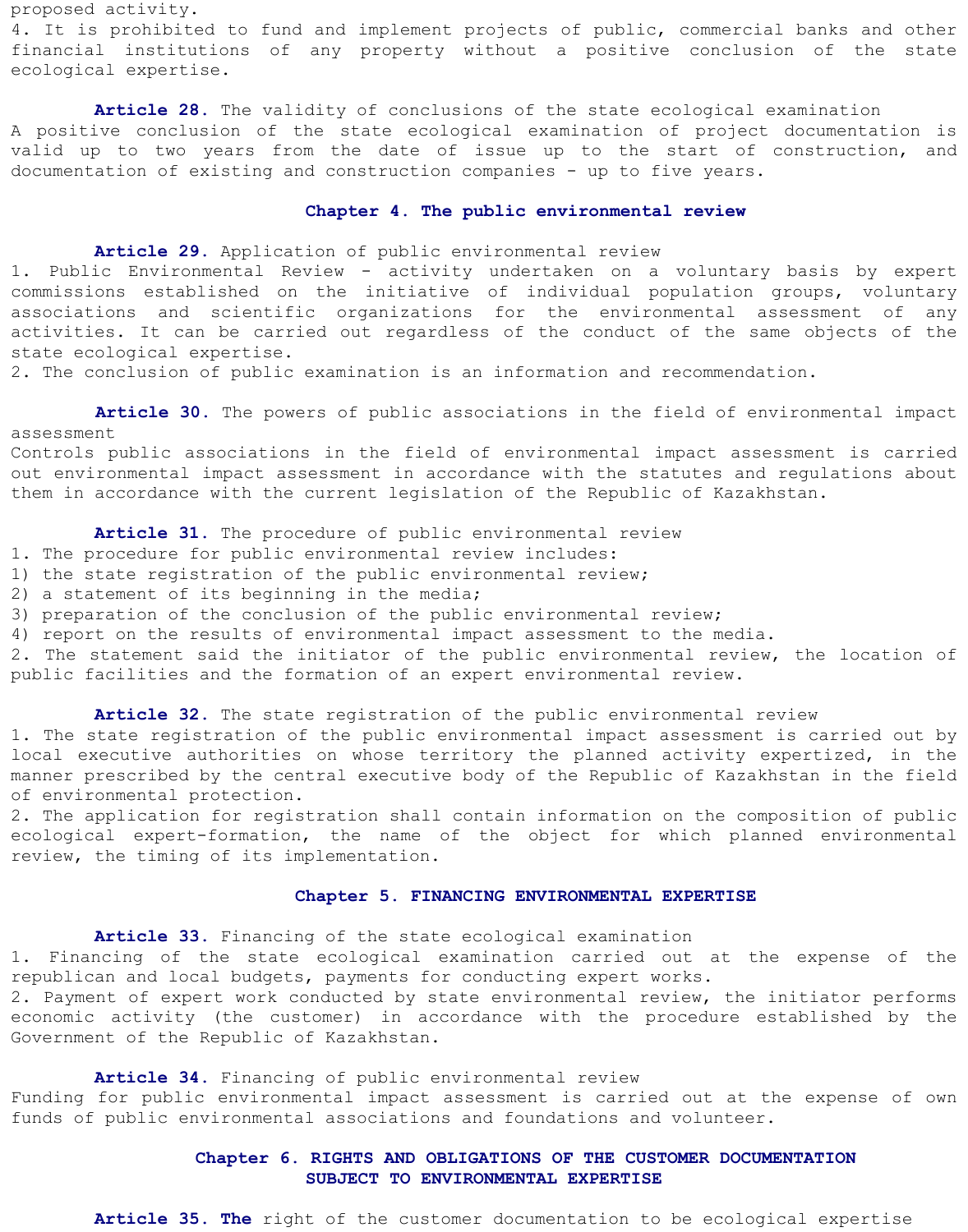Customers have the right to: 1) to provide written or oral explanations, comments and suggestions on expertized objects or for individual study and examination facilities justifications; 2) examine the conclusions of the preliminary and final environmental impact assessment; 3) declare the feasibility of an additional, repeated or control environmental impact assessment; 4) to make timely adjustments, changes that do not require detailed research and calculations; 5) terminate the contract if the delivery of public expertise in cases of violation of the current legislation of the Republic of Kazakhstan, the terms of the contract or of their rights; 6) bring an action in court for damages caused by the violation of the current legislation of the Republic of Kazakhstan in the environmental assessment.

 **Article 36.** Duties of the customer documentation to be ecological expertise Customers are required to:

1) to provide high-quality preparation and presentation of the environmental review necessary materials;

2) submit the subjects of environmental expertise necessary materials and counseling, information, calculations, additional development in relation to exported objects;

3) to decide on further implementation of the object of examination, taking into account public opinion.

When conducting the state ecological expertise:

1) pay the established procedure expert work;

2) comply with the instructions, recommendations environmental review as set out in the expert opinion in a timely manner to remedy deficiencies and shortcomings;

3) within the deadlines expert bodies to submit projects for re environmental assessment.

## **Chapter 7. DISPUTE RESOLUTION IN THE FIELD Ecological Expertise**

 **Article 37.** Resolution of differences in the implementation of environmental impact assessment

1. Disputes arising between the state environmental expertise and customers, designed the protocol, considered a central executive body of the Republic of Kazakhstan in the field of environment protection with the participation of the state ecological expertise conclusion issued, as well as the customer.

2. The term of consideration of disputes should not, as a rule, more than one month from the date of receipt of the list of disagreements and other necessary materials. Where necessary, it may be extended by the decision of the central executive body of the Republic of Kazakhstan in the field of environmental protection, but not more than three months.

3. A disagreement can be appealed to a court, which determines the degree of responsibility of organizations and officials in accordance with the applicable legislation of the Republic of Kazakhstan.

4. Property disputes in the field of environmental impact assessment shall be settled in court.

5. Disputes arising in the implementation of public environmental review may be authorized in accordance with this article.

 **Article 38.** Recognition of the environmental impact assessment findings invalid 1. The conclusions of environmental expertise may be invalidated when the admitted in their preparation:

1) violation of the procedure of environmental impact assessment;

2) failure or distortion of environmental rules and regulations, the requirements of ecological safety, environmental protection, efficient use and reproduction of natural resources;

3) violation of the rights of citizens to a healthy life and healthy environment, other environmental rights and interests of the population, human ecology and expert participants of the process;

4) other cases that violate the rights of the parties involved in the environmental